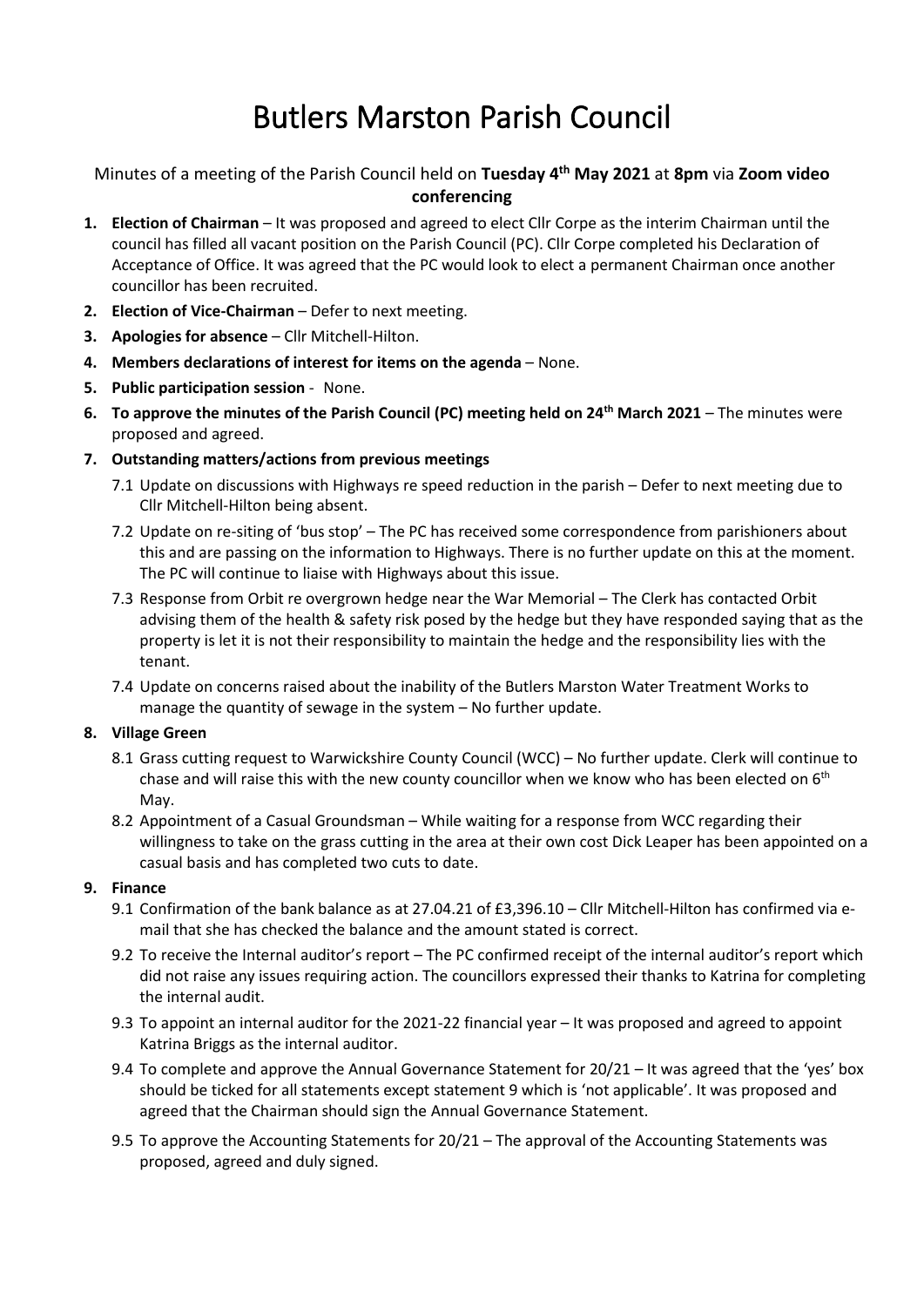- 9.6 To approve completion and signing of the AGAR Certificate of Exemption for 20/21 It was agreed that the PC is eligible to declare itself exempt from external audit and therefore the Chairman should sign the Certificate of Exemption.
- 9.7 To approve the following payments to be made using delegated powers Proposed and agreed.

|             | Kirsty Buttle   April salary + 10 hours overtime (Village Green status research) | £192.00 |
|-------------|----------------------------------------------------------------------------------|---------|
| <b>HMRC</b> | April tax                                                                        | £48.00  |

9.8 To note the following receipts – Noted.

| £1,841.50 |
|-----------|
|           |

9.9 To agree the following regular payments list delegating authority to the clerk to make payments to relevant suppliers up to the budget total. All payments will need to be authorised online by a councillor in order for the payment to go out – Proposed and agreed.

| Clerks salary        | £1,550.00 |
|----------------------|-----------|
| Grass cutting        | £500.00   |
| Insurance            | £215.00   |
| WALC                 | £115.00   |
| Website              | £75.00    |
| Room hire            | £80.00    |
| War Memorial flowers | £24.00    |
| Office stationery    | £65.00    |
| <b>Training</b>      | £200.00   |
| Data Protection      | £35.00    |
| Tree survey          | £200.00   |
| Defib pads           | £41.00    |

*Cllr Mills left the meeting @ 8:16pm.*

#### **10. Planning applications received**

**DISCN/00251/21 – Monks Bridge, Butlers Marston.** Discharge of conditions – 7 materials. Based on this application being in relation to the stone only, the PC have no objections.

#### **11. Planning decisions received**

**20/03395/FUL - Agricultural Building, Court Fields, Bridge Road, Butlers Marston.** Full application for the demolition of the three residential units approved under Class Q and a redundant agricultural building and the erection of three new dwellings and a detached garage. Approved. The councillors expressed their thanks to Cllr Mitchell-Hilton for representing the PC at the planning committee meeting.

**21/00141/LBC – Blacklands Farm, Butlers Marston.** Repairs to barn to include addition of insulation. Approved.

- **12. To review and approve the following policies:** All policies below were proposed and agreed for adoption.
	- 12.1 Risk Assessment
	- 12.2 Publication Scheme
	- 12.3 Scheme of Delegation
	- 12.4 Responding to Planning Applications Policy
	- 12.5 Financial Regulations
	- 12.6 Standing Orders
	- 12.7 Disciplinary Policy
	- 12.8 Data Breach Policy
	- 12.9 Freedom of Information Policy
	- 12.10 Data Protection Policy
	- 12.11 Complaints Procedure